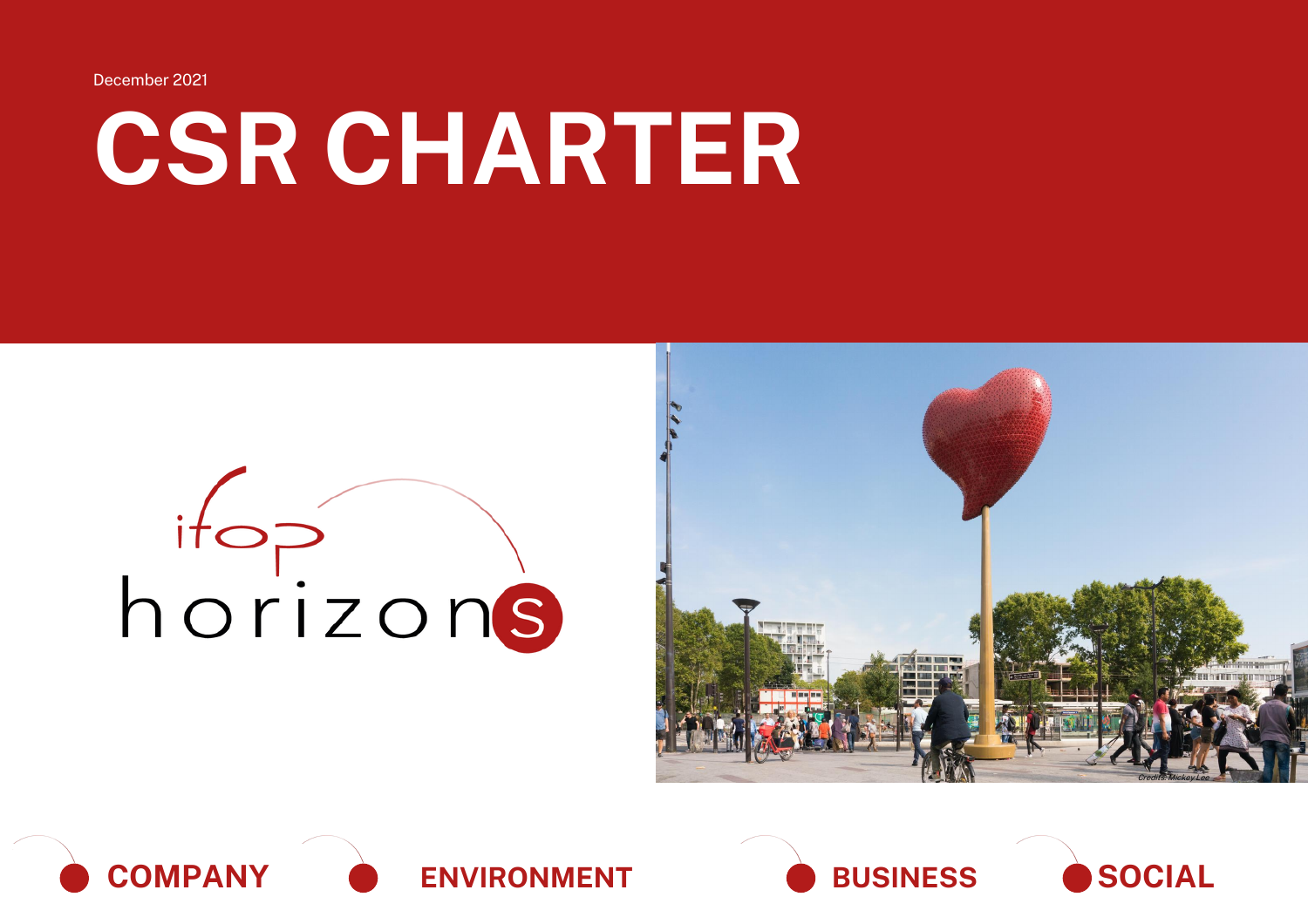# H<br>N<br>N<br>N<br>N<br>N<br>N<br>N<br>N<br>N<br>N<br>N<br>N<br>N<br>N<br> $\geq$

- 03 MESSAGE FROM THE CEO
- 04 OUR CHARTER
- 05 "IFOP HORIZONS" TEAM
- 06 IFOP HORIZONS: 4 PILLARS
- 15 OUR STATE OF MIND FOR TOMORROW
- 16 IFOP GROUP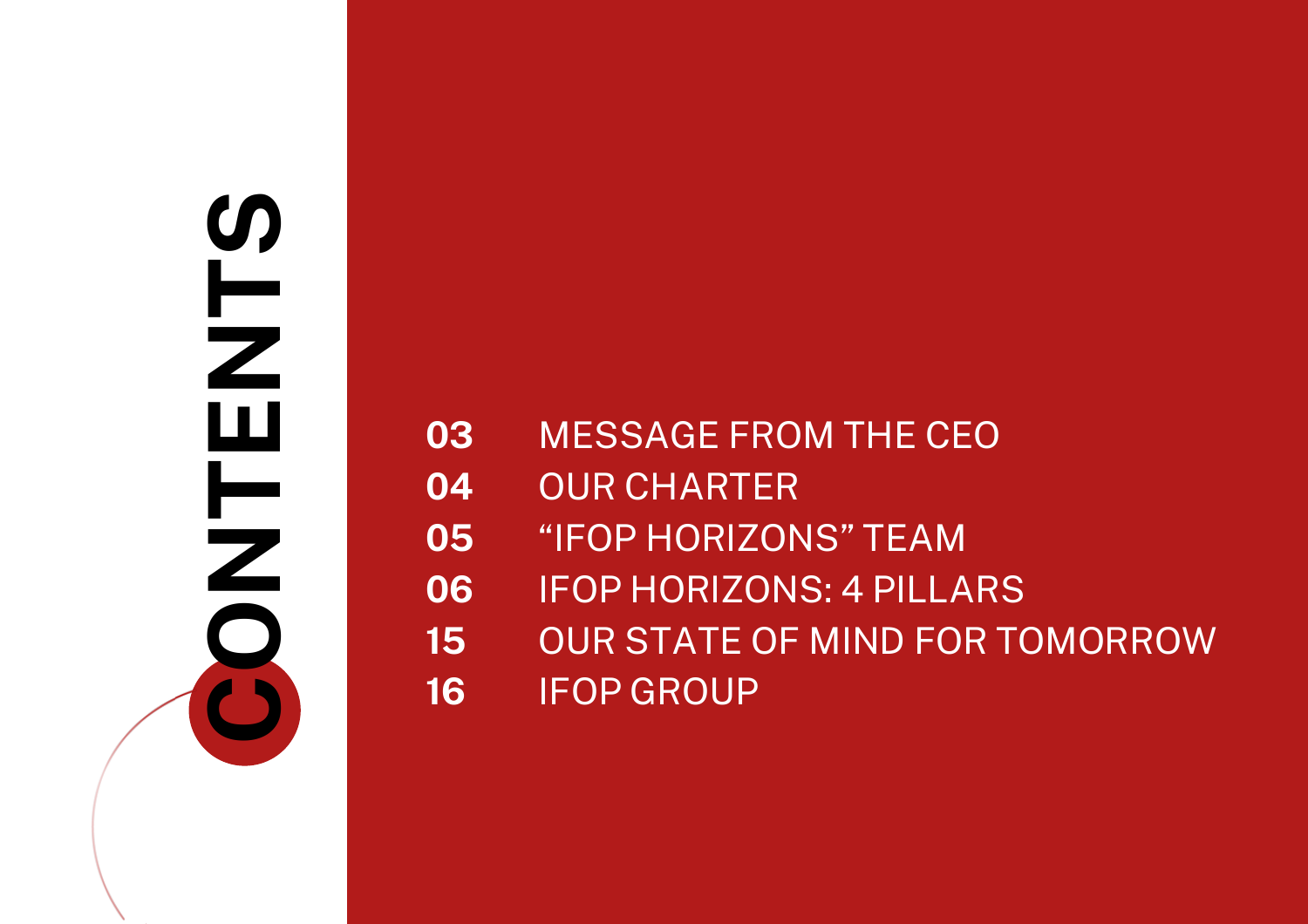## MESSAGE FROM THE CEO



*"Since 2002 we've been supporting our clients in understanding the dimensions covered by CSR (Sustainable Development at the time) in France and abroad, which has made us particularly pioneers in the way we commit. Today, we are making these commitments more tangible by sharing our vision of CSR within the Ifop Group and making it a focal point, with all the teams, to accelerate reflection on the challenges related to new forms of work. CSR and human capital have never been so focal to the Group's development."*

Stéphane Truchi, CEO of Ifop Group - December 2021

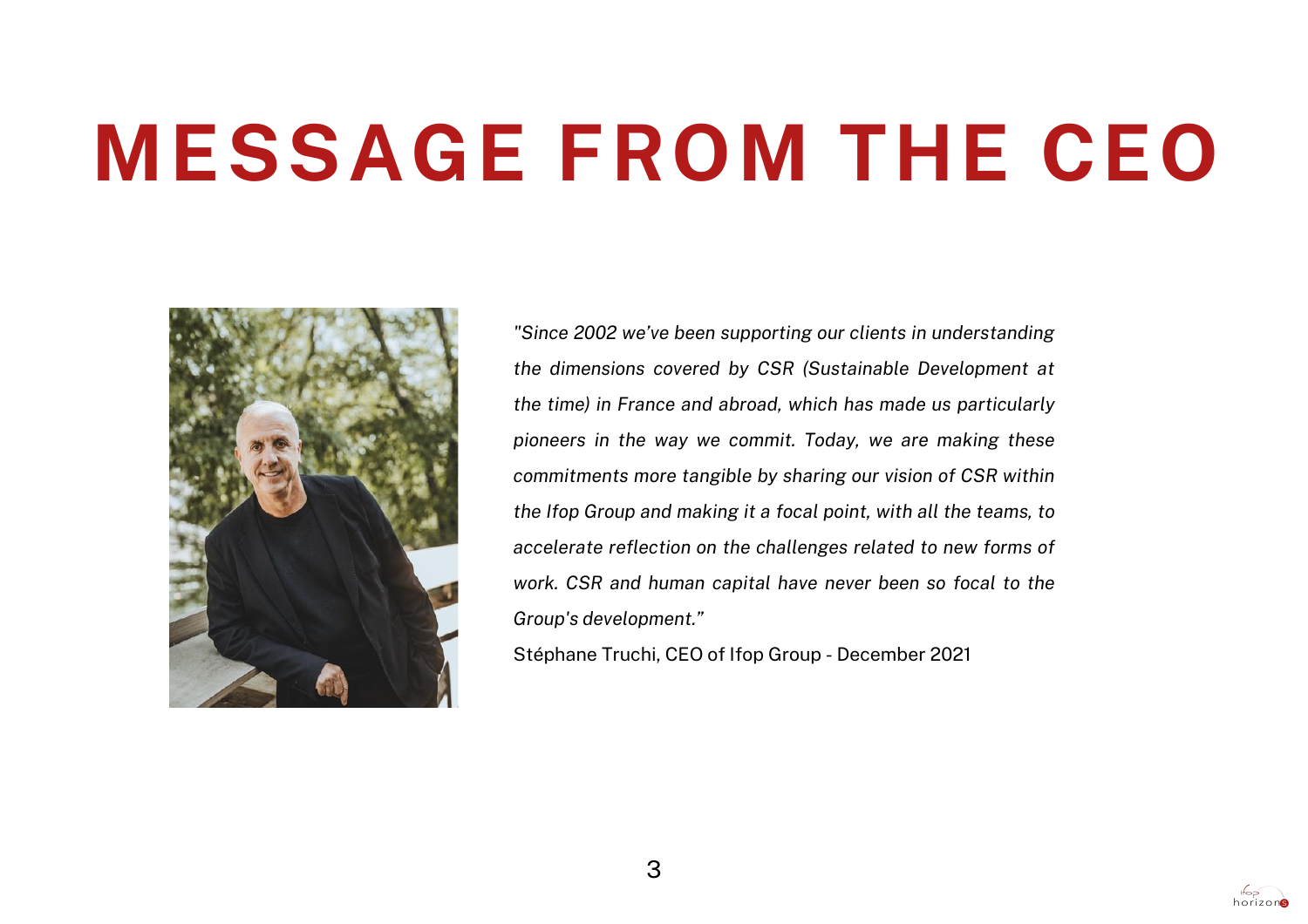# OUR CHARTER

### WHY THIS CHARTER?

The Ifop Group has long been committed to responsible actions.

With Ifop Horizons, we are reasserting our commitments! We have adopted a charter extending and strengthening our actions, while placing them within a visionary and global framework for our employees, our service providers, our district, etc.

### WHAT ARE OUR COMMITMENTS?

Together, we are committed to do our part and make lasting changes to our collective and individual practices. For this goal, we rely on the sincere desire of the entire company to take concrete action on a daily basis to improve our impact on society.

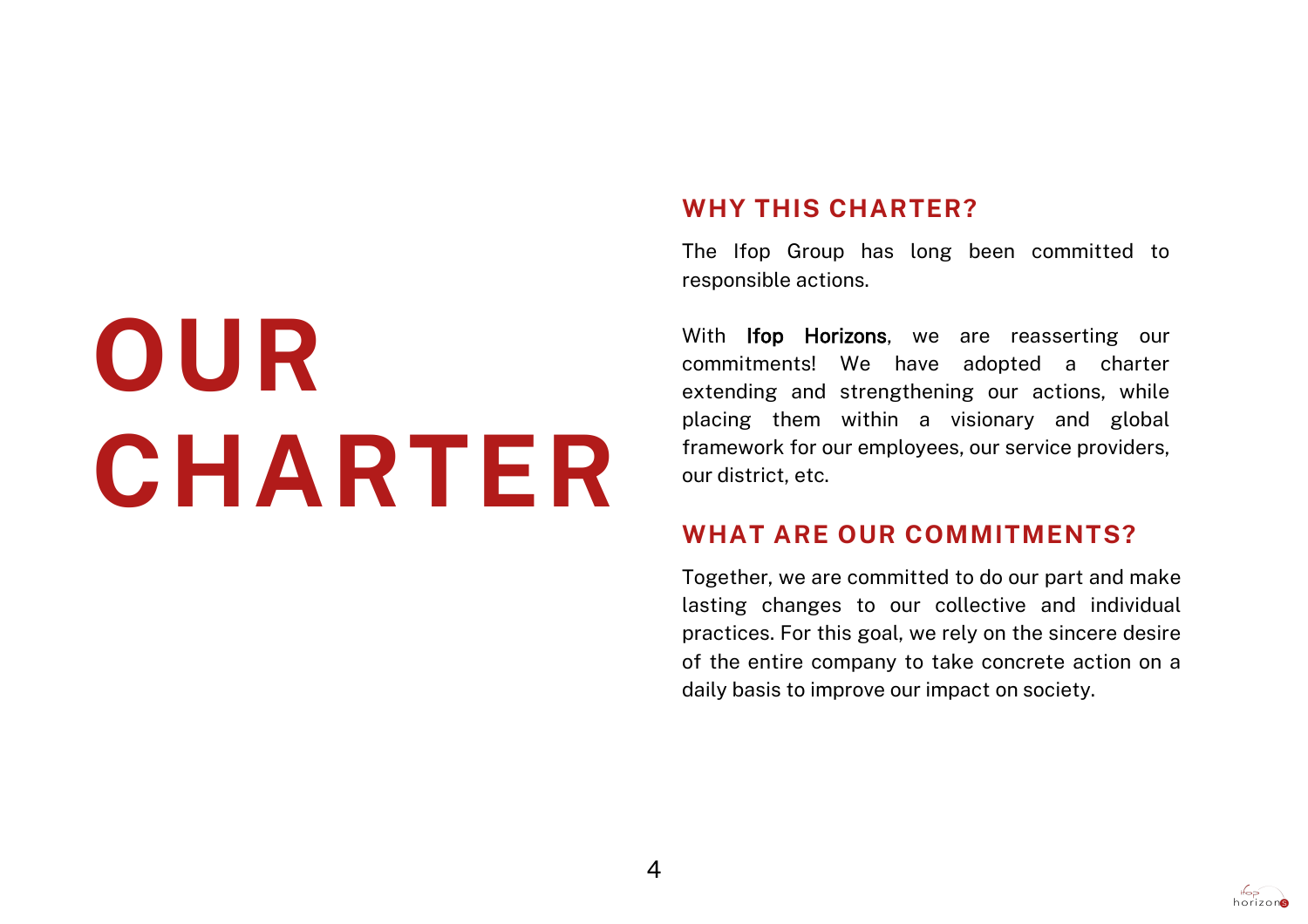# A DEDICATED TEAM



From left to right: Julien Belin, Sandrine Gourdain, Charles Lestoille, Maeva Ferand, Eric Sagnat, Sandra Livet, Flora Baumlin

### IFOP HORIZONS TEAM

The founding act of this Charter is the establishment of Team IFOP Horizons, set up in 2020, to embody and support the CSR project within the Ifop Group.

It is a team composed of 7 active members, extremely diverse in terms of: age, level of seniority, hierarchical level and expertise within the company...

The team members are thus complementary, source of proposals and internal ambassadors of IFOP Horizons. They work continuously to optimize the systems in place, to respect commitments and to write those envisaged for tomorrow.

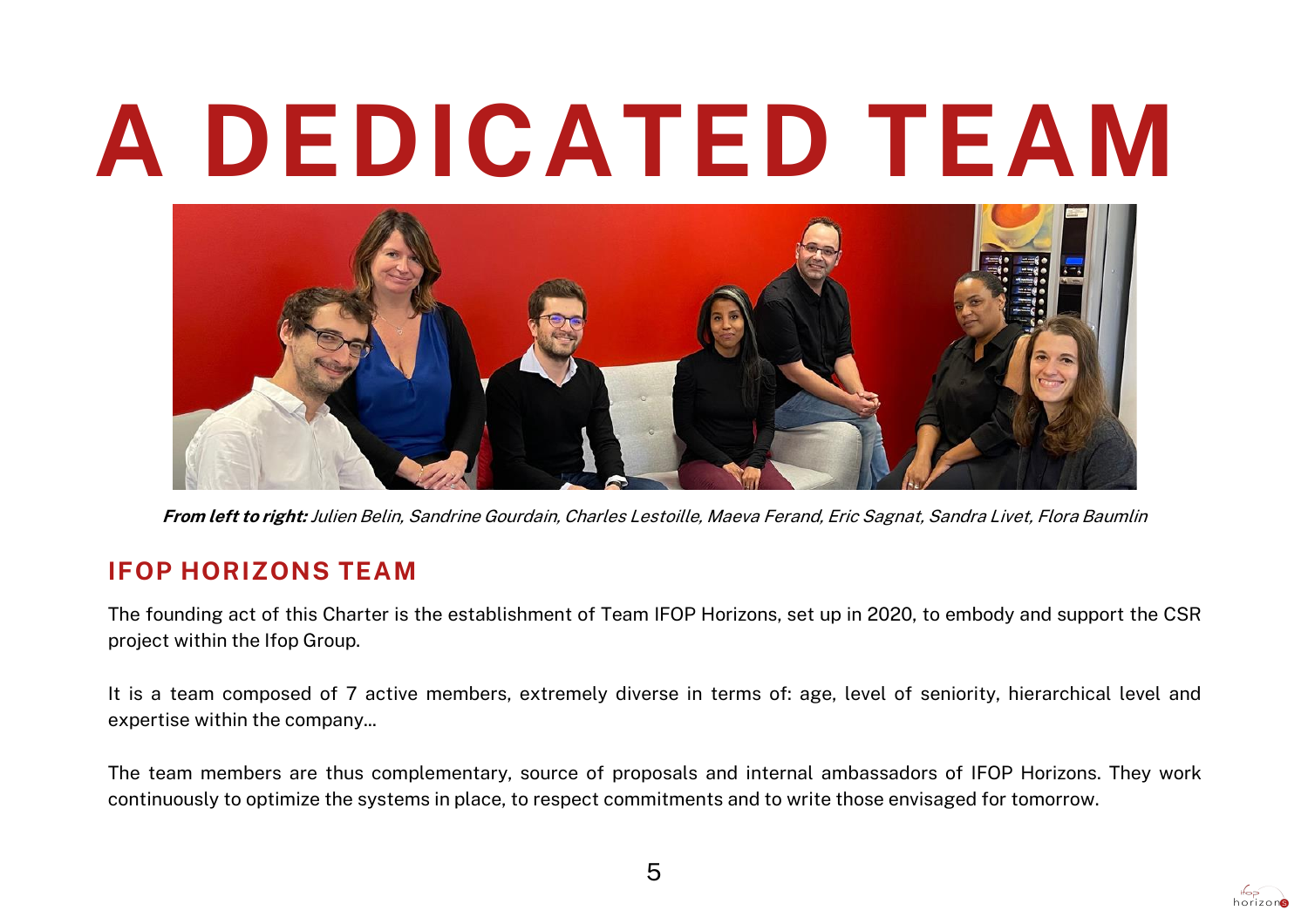

A VISION: Together, acting daily to have a concrete impact on our ecosystems.

A COMMITMENT: Being concrete, authentic and pragmatic to sustainably change our collective and individual practices.

LONG TERM: A dynamic of yesterday, today and tomorrow which is part of time through automatisms and reflexes.

A TEAM: A dedicated team, committed to an approach involving all Group employees.



Ifop Horizons owes its plural approach to the fact that our actions are balanced on the 4 pillars of CSR.



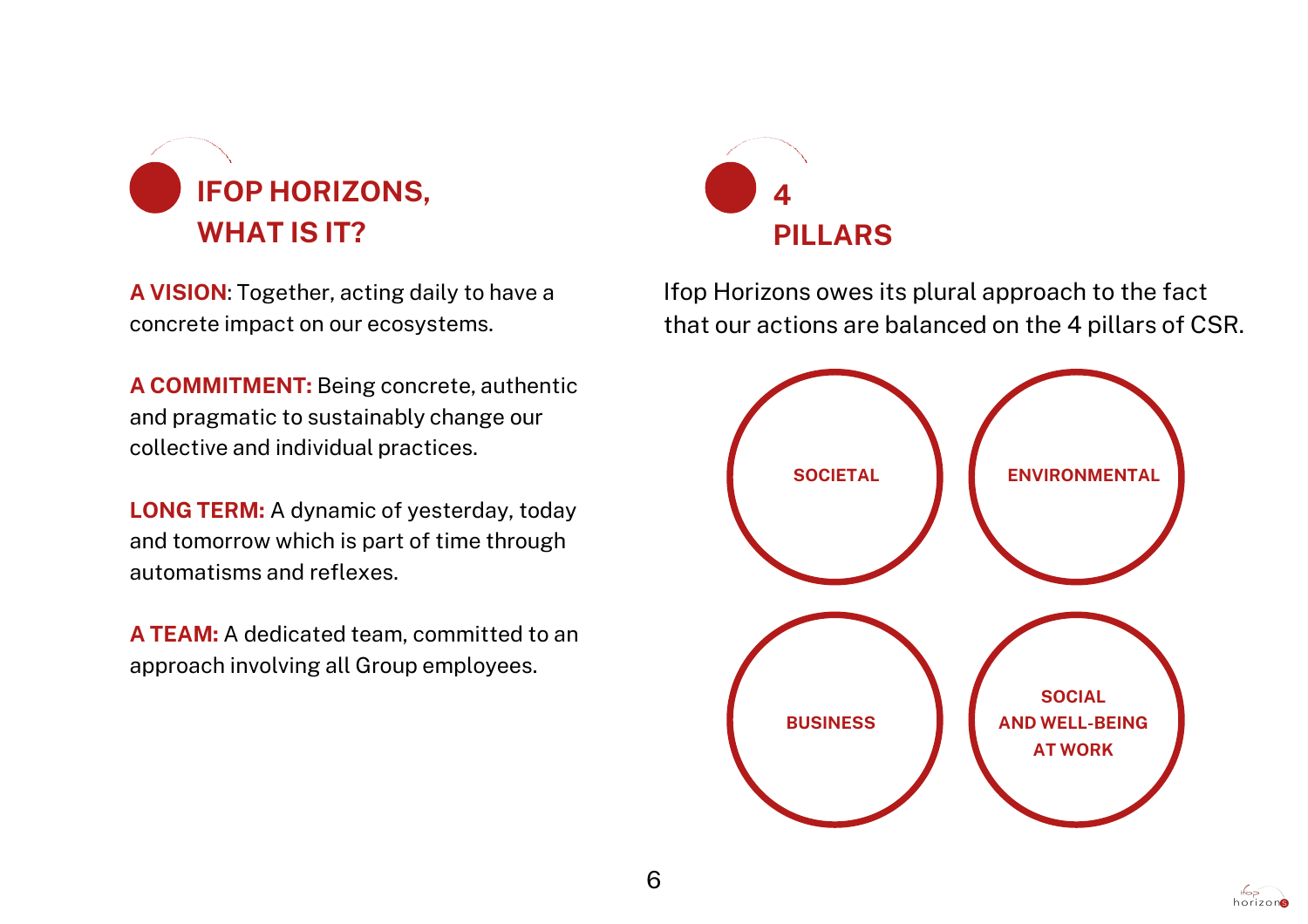Aware of being a major player in the economic and social life of the 18th arrondissement of Paris - with its headquarters at 78 rue Championnet - Ifop is committed to local actions for the integration of SOCIETAL PILLAR<br>Aware of being a major player in the economic and social life of the 18th arrondissement of Paris - with<br>its headquarters at 78 rue Championnet - Ifop is committed to local actions for the integration of<br>di 1

### 1 - Sustainable integration of the disabled

- Since 2001, within the partnership with the ESAT Vaugirard, the Ifop Group contributes to employment of persons with disabilities all over the year, with total of 20 persons employed.
- The Ifop Group complies with its obligation to employ workers with disabilities (6%).

2 - Signatory of the Diversity **Charter** 

• Since 2010, by signing this charter, the Ifop Group has displayed a proactive approach, to foster diversity and thus go beyond the legal and judicial framework of the fight against discrimination..

3 - Support to Ares Atelier

• Since 2017, we have been partners of the Joyeux Recycleurs, which for each kilo of waste collected, donates part of the profits to Ares Atelier. We therefore support this commitment, which aims to support a population in Paris that has particularly limited access to jobs, by allowing them both to work part-time and to address social problems.

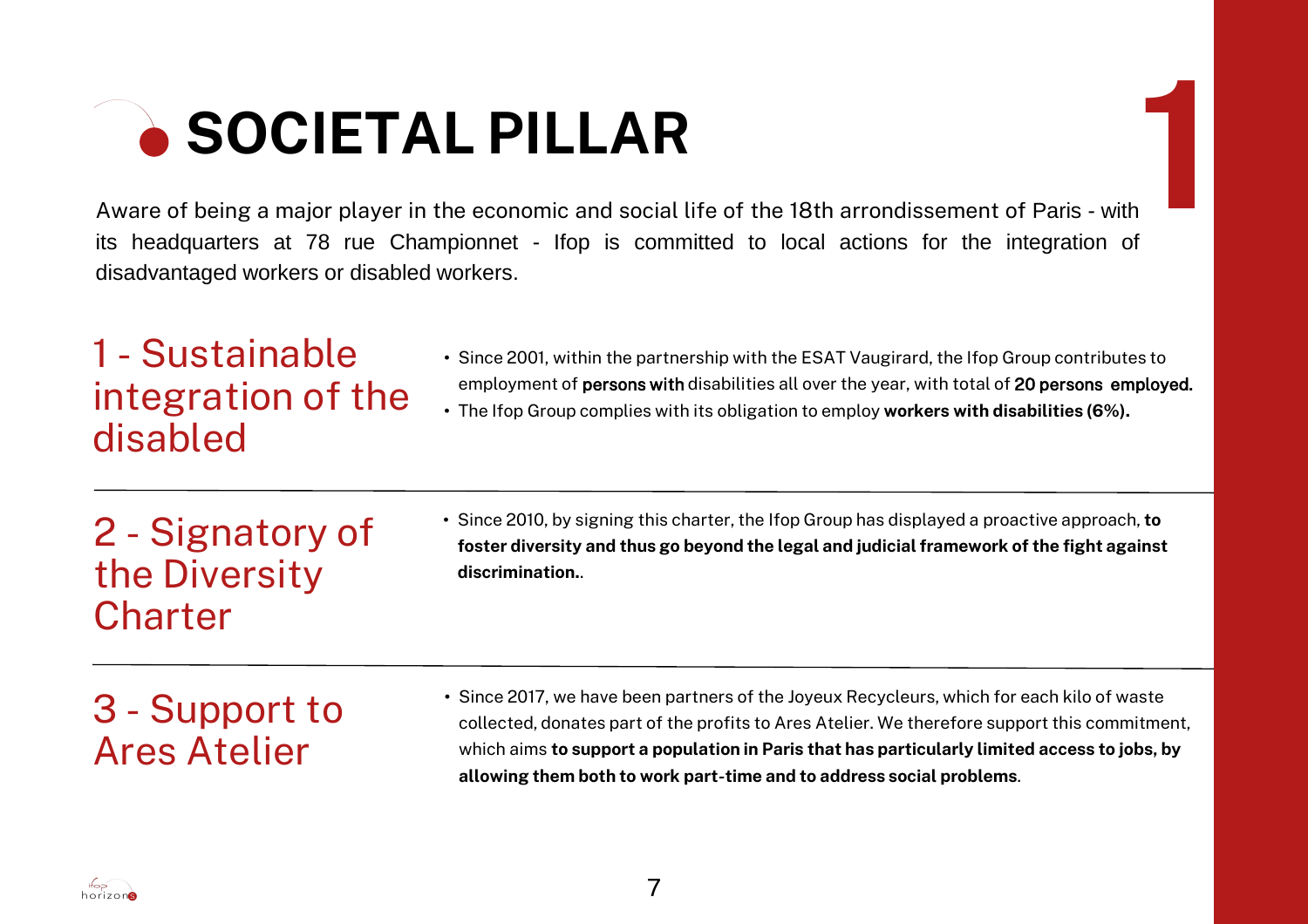

### Nos Quartiers ont du Talent - NQT (Our Neighborhoods got Talent)

Since 2009, the Ifop Group has been a partner of the association Nos Quartiers ont du Talent (NQT) which works to promote the professional integration of young graduates (employment or work-study) from underprivileged neighbourhoods, recipients of a study grant or with a disability. This partnership consists of sponsorship by the company employees of the young graduates viacoaching sessions, simulation of interviews, discovery of professions, exchange workshops or even moral support!

79 young people have been supported by around twenty Ifop Godfathers / Godmothers since 2009. 47 young people found a job when the support came to an end and one of them also created his own company.

8

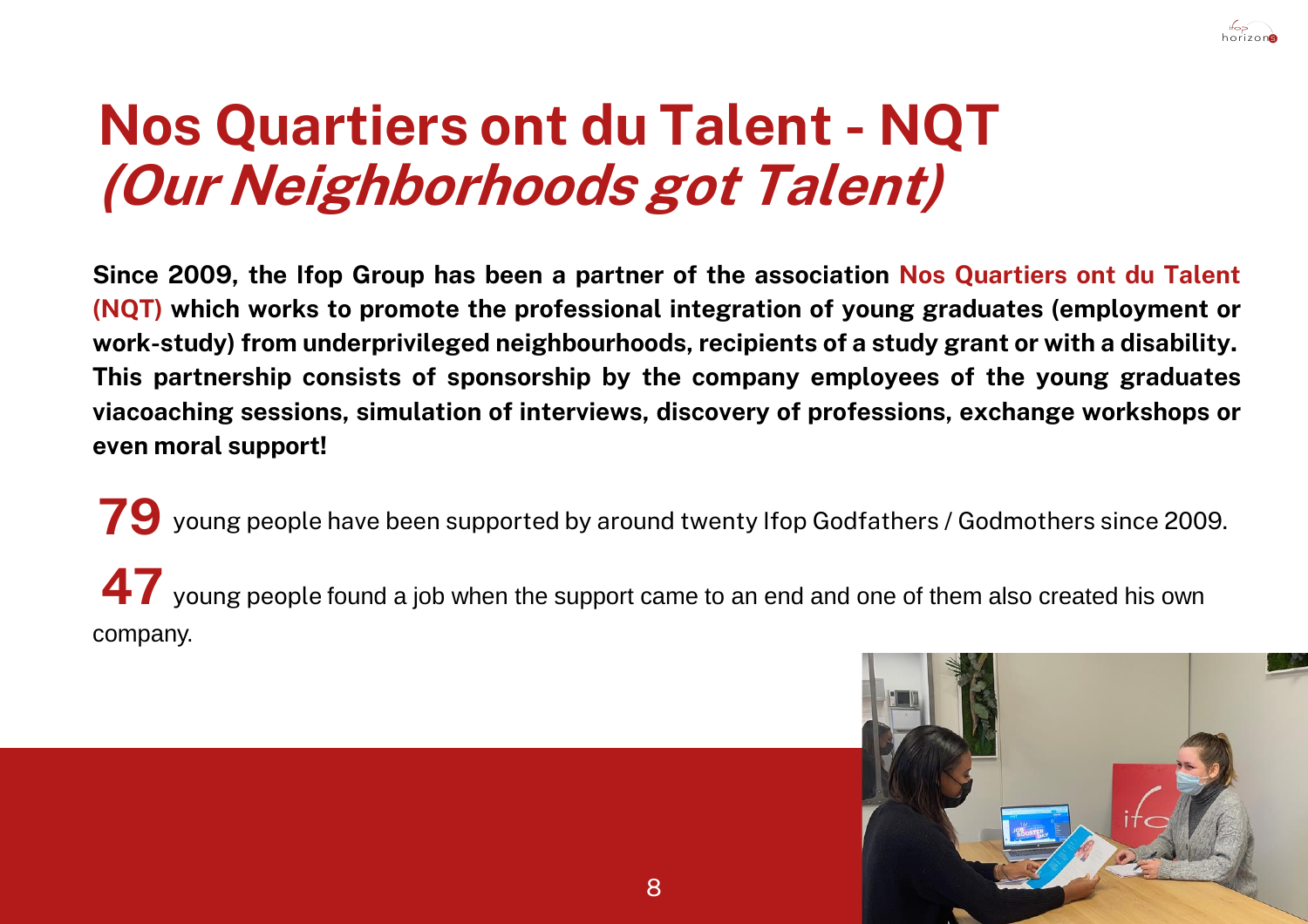### 2 ENVIRONMENTAL PILLAR

These small daily gestures make us believe we can change things, which is why our aim is to encourage and make eco-responsible practices accessible to all and which are particularly adapted to our profession.

### 1 - Waste reduction

- With the dematerialization of our study materials, our administrative documents and the implementation of electronic signatures for contracts since 2020.
- As well as the default setting of black and white and double-sided printers with user validation which allows a significant reduction in printing on a daily basis.
- By removing all plastic containers and installing water fountains (cups, bottles, etc.), which has allowed us to set up new rituals with water carafes and thermoses in meetings, prepared by our teams.

### 2 - Waste management

• With the establishment in 2021 of a partnership with the company Paprec, which collects and recycles paper and cardboard from the atelier (30 tons/year) used in the context of specific studies that require an important use of paper correspondence and test equipment.

### 3 - Energy savings

- By extending the installation of motion sensors in all of the company's men's and women's washrooms.
- With specific modules to raise awareness among our employees of the environmental impacts of their individual actions and the actions to be taken, in particular via the internal Ifop Academy elearning platform.

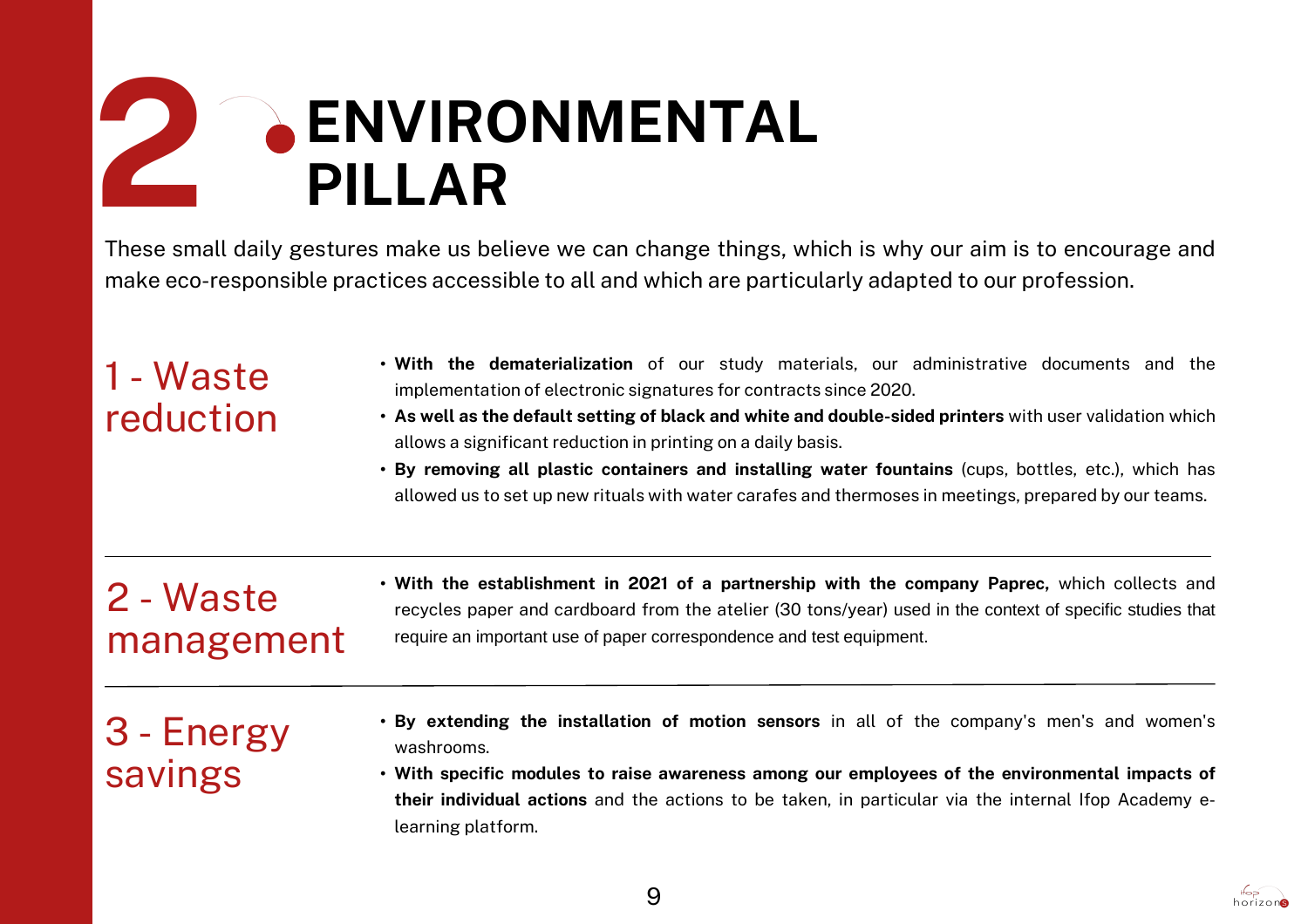

### The Joyeux Recycleurs

Partner since 2017 of the Joyeux Recycleurs, this company was chosen for its approach to recycling, which goes beyond dull and moralizing speeches to offer simple and unifying solutions, all in colors.

A way for us to provide employees with boxes dedicated to recycling paper, cardboard, coffee capsules, light bulbs, batteries, ink cartridges, plastic bottles, cans and cups.

10

Ifop has collected and recycled more than:

5424 kg of waste since the beginning of the partnership, 934 kg between January and November 2021.

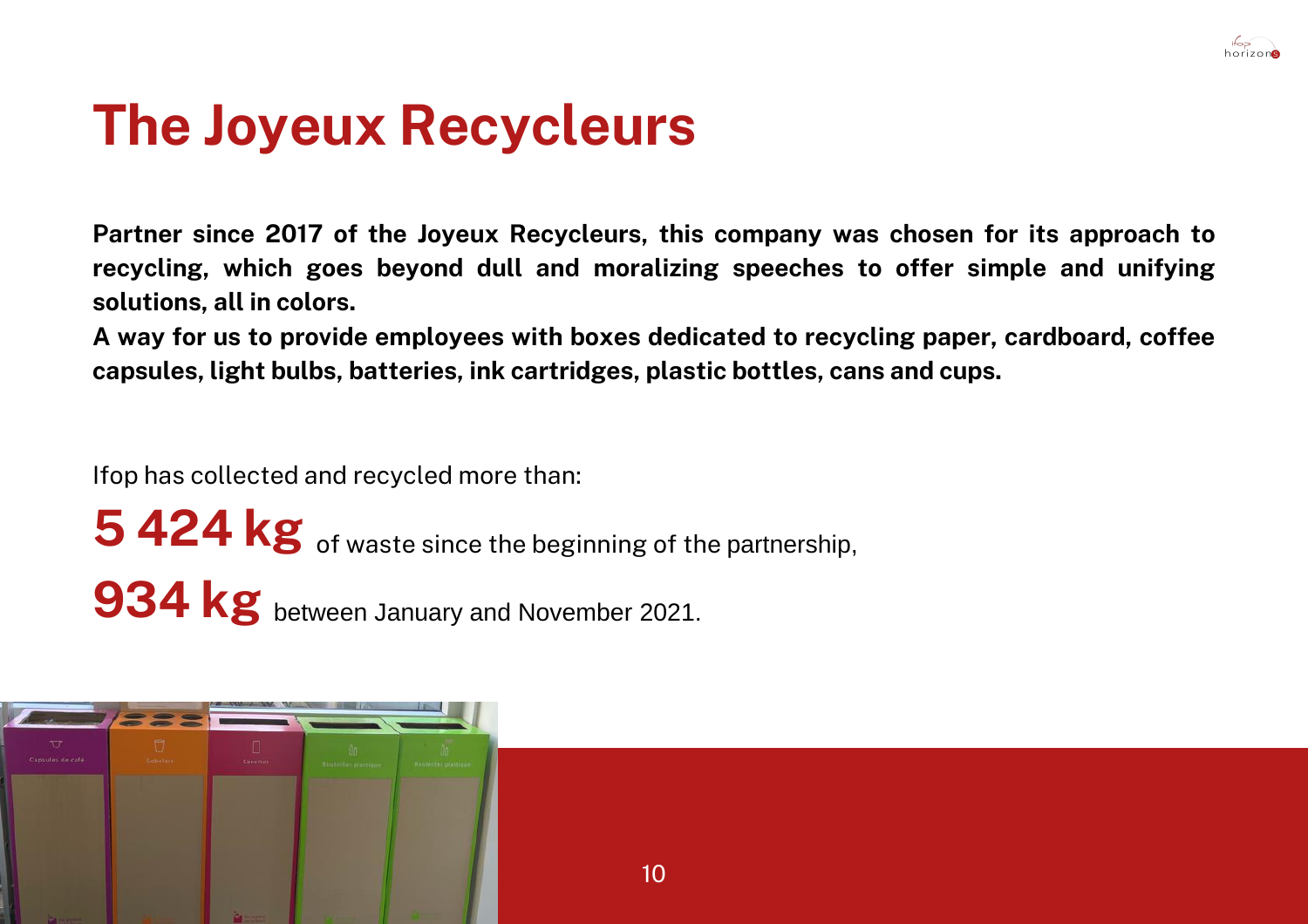### BUSINESS PILLAR

At a time when objectivity is becoming a strong societal value in combating fake news, Ifop pioneer in opinion research since 1938, has always ensured that its studies are carried out with respect for the people questioned and considers of utmost importance acting in line with the ethical  $\frac{1}{2}$ challenges of the profession.

Ifop works with its service providers and customers to adopt ethical behaviour in all circumstances, and pins its principles on honesty, fairness and integrity.

### 1 - Member of the ESOMAR Code for more than 30 years

• This commitment has been key for more than 30 years. The European Association for Opinion and Marketing Research defines and guarantees, at national and international level, all the ethical rules of the profession : protection of surveys respondents, protection of the confidentiality of data collected and protection of children or young populations that may be involved to some degree in the studies carried out, etc.

### 2 - Active member of SYNTEC Council

• Since 2010, Ifop has supported the Diversity Charter, which promotes the cohesion and social equity, and remains an active member of Syntec committees, particularly those dealing, on behalf of the profession, with responses to be provided to the public (newspapers, general public, customers).

### 3 - Supporting local service providers

• Sensitive to regional issues, Ifop works mainly with local service providers. In France, for example, Ifop allots 75% of its service provider budget to French suppliers.

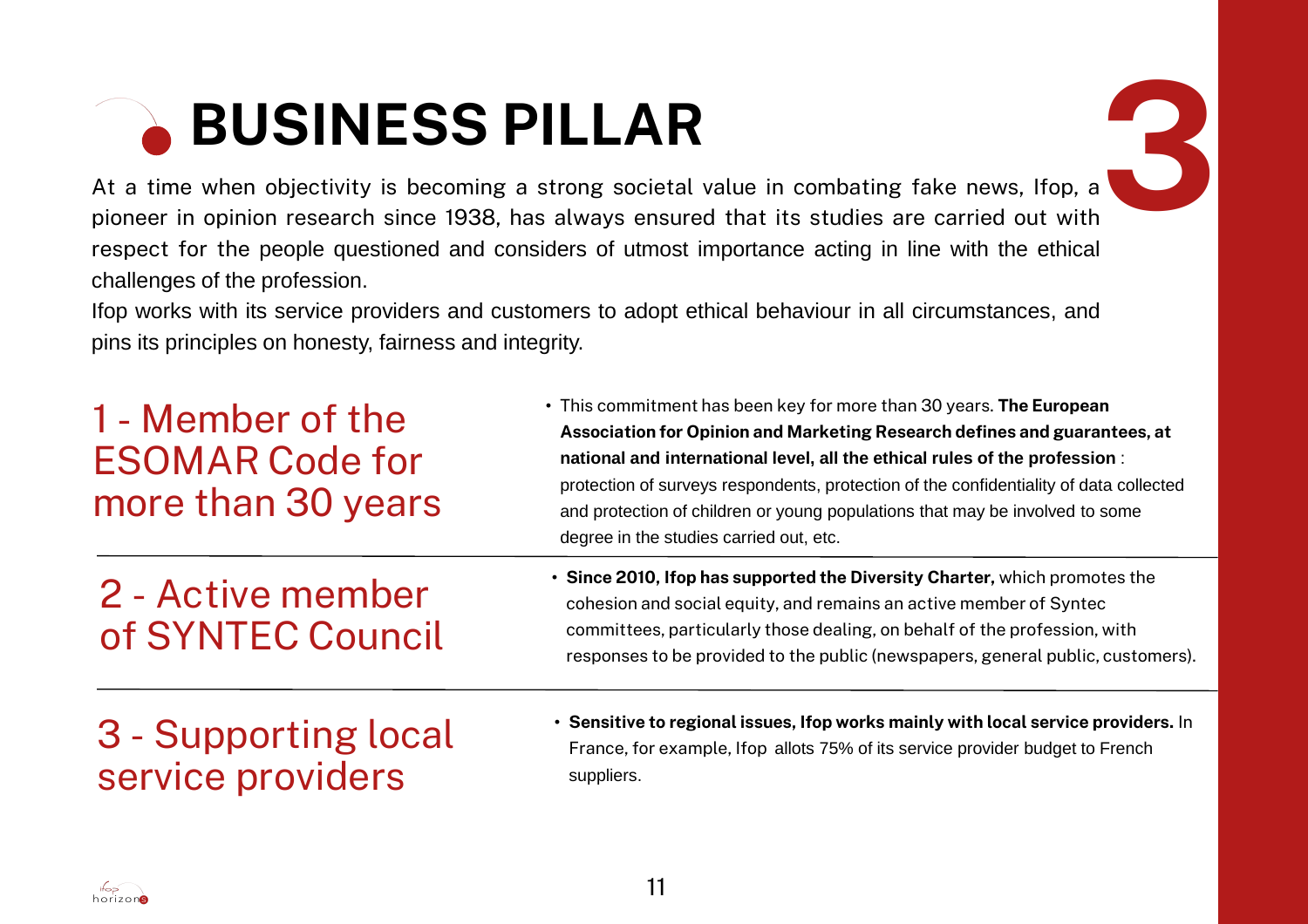

### The ECOVADIS label

Since 2017, Ifop has been evaluating its CSR actions annually via the ECOVADIS label, the technology of which allows each company to take into account its CSR issues, in order to build a viable economy, improve the well-being of populations and protect the environment.

In 2021, Ifop obtained **Ecovadis silver medal**, with a rating that places the Group among the **top 28% of the companies** evaluated on the platform.

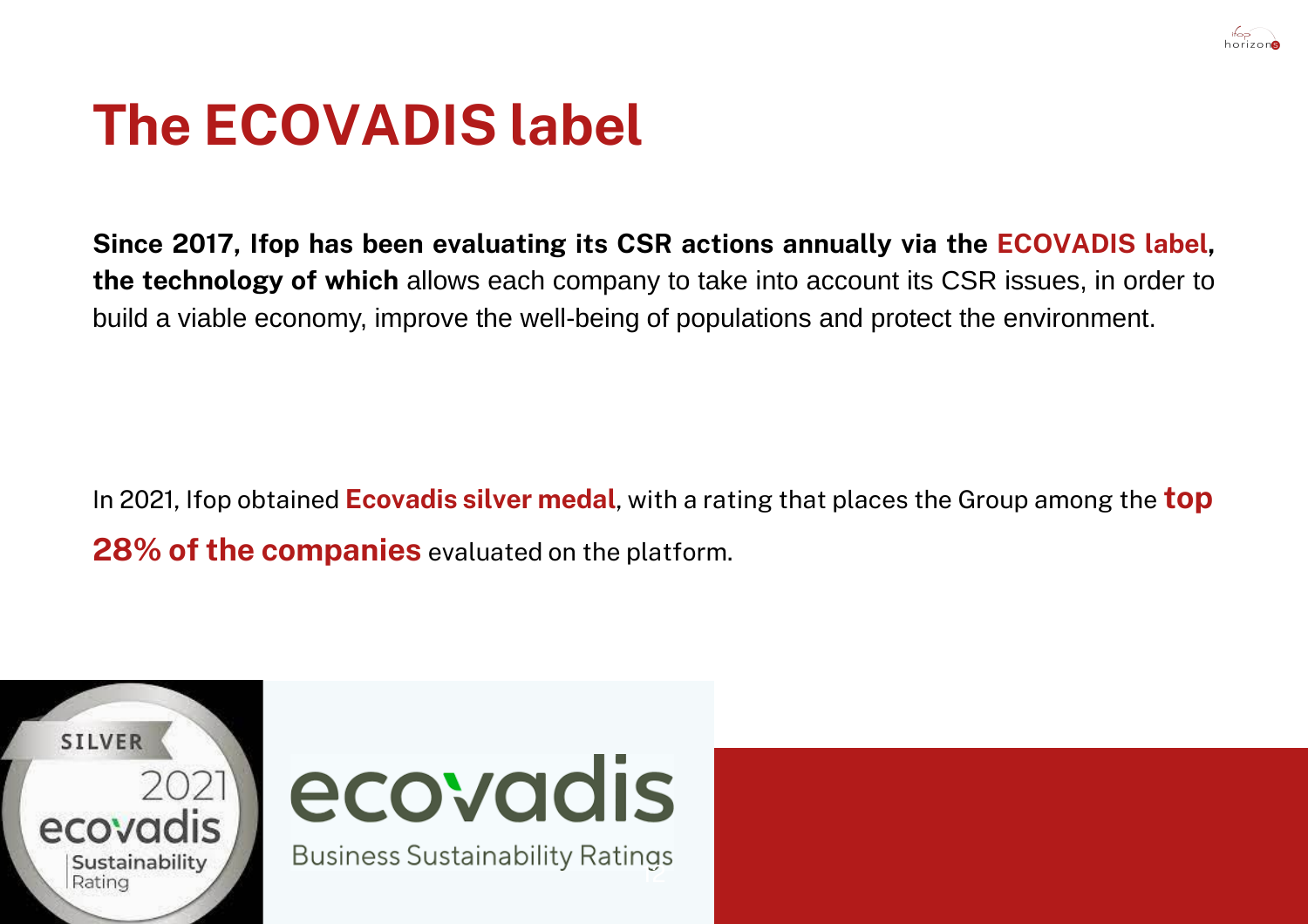### 4 SOCIAL PILLAR AND WELL-BEING AT WORK

Aware of the talent of its employees and the importance of human capital to carry out and sustain its activity, Ifop is committed to providing them with a caring and fulfilling working environment.

### 1 - WELL-BEING AT **WORK**

- With a teleworking agreement that promotes work/personal life balance and more generally reduces the impact of transport.
- Considering special situations, such as the management of working time for people wishing to work part-time and days off linked to the reduction of working time for these people.

### 2 - TRAINING AND DEVELOPMENT

- A proactive management policy. Over the past two years, Ifop has trained 99% of its managers in management support programs.
- In 2021 the training plan investment has reached the double of the legal obligation.
- Establishing IFOP Academy, an internal e-learning platform which provides employees with a foundation of skills, particularly in the field of studies, but also an integration path as soon as they join (60 employees trained to date).
- An HR policy in terms of the implemented performance cycle (annual interviews, individual support, training plan, etc.).

### 3 - INTERNAL **MOBILITY**

• A policy promoting internal mobility in order to retain talent and develop it within various sectors of activity of the Group and within multiple skills.

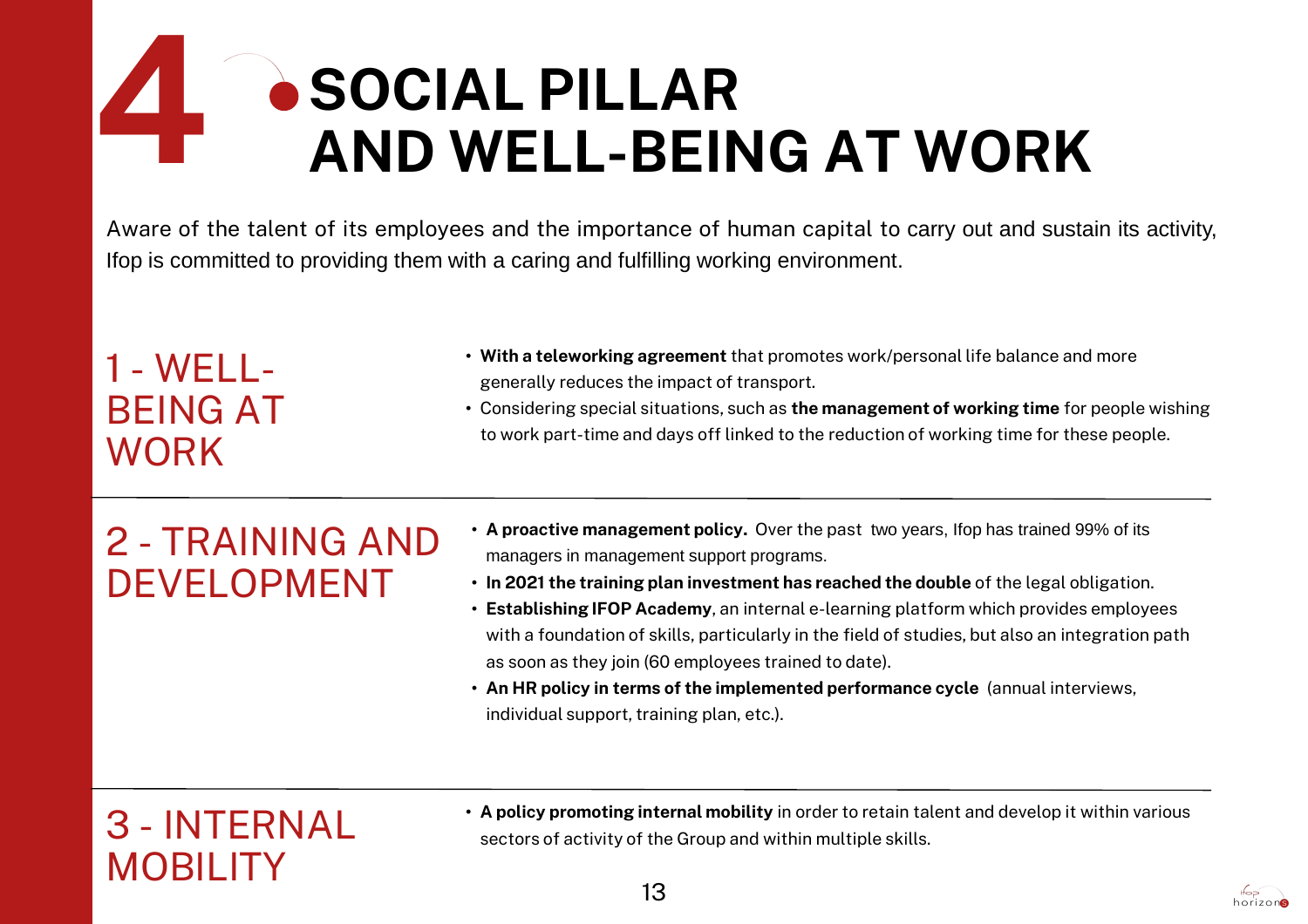

### THE WORK FRAMEWORK

Creation of a pleasant and friendly working environment, thanks to the establishment of a "Relax" space promoting moments of relaxation and inter-team meetings, organizing regular RH Instants, in the form of breakfasts or lunches offered by the company.

### EQUALITY BETWEEN MEN AND WOMEN

The policy promoting equal treatment between women and men lies at the centre of the company's thinking and is progressing in terms of results.

Ifop got a score of  $\bf 89\,$  out of  $\bf 100\,$  in the gender equality index in 2021 against  $\bf 81\,$  out of 100 in 2020.

The **Management Committee** of Ifop consists of 50% men and 50% women.

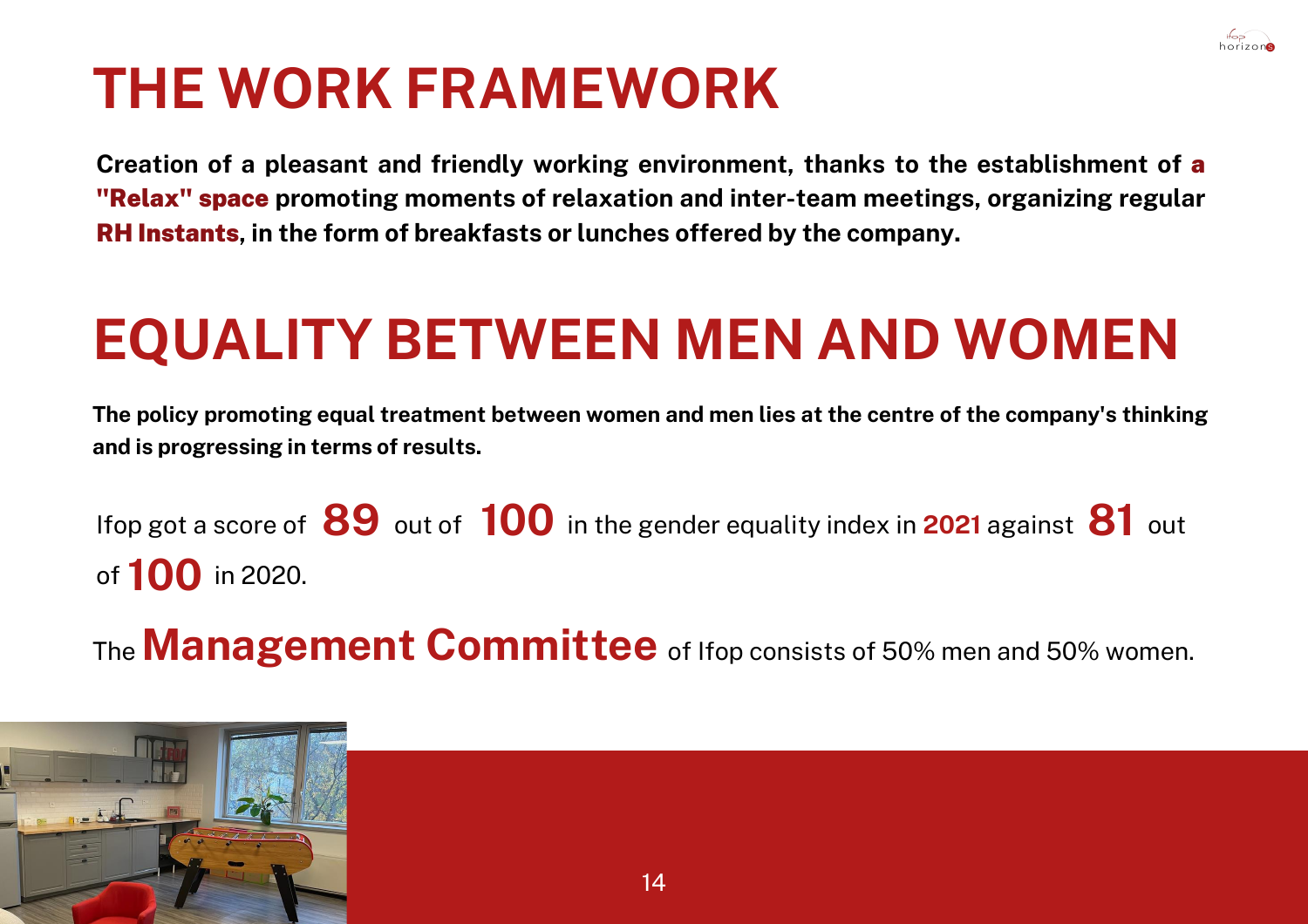# OUR STATE OF MIND FOR TOMORROW

### MAKE THIS CHARTER A REALITY

We will extend and strengthen our actions, while placing them within a visionary and global framework for our employees, our service providers, our district, etc.

### SHARING OUR KNOWLEDGE

We will provide training modules on Ifop Academy and internal communications to increase our common understanding of CSR issues and develop our best practices.